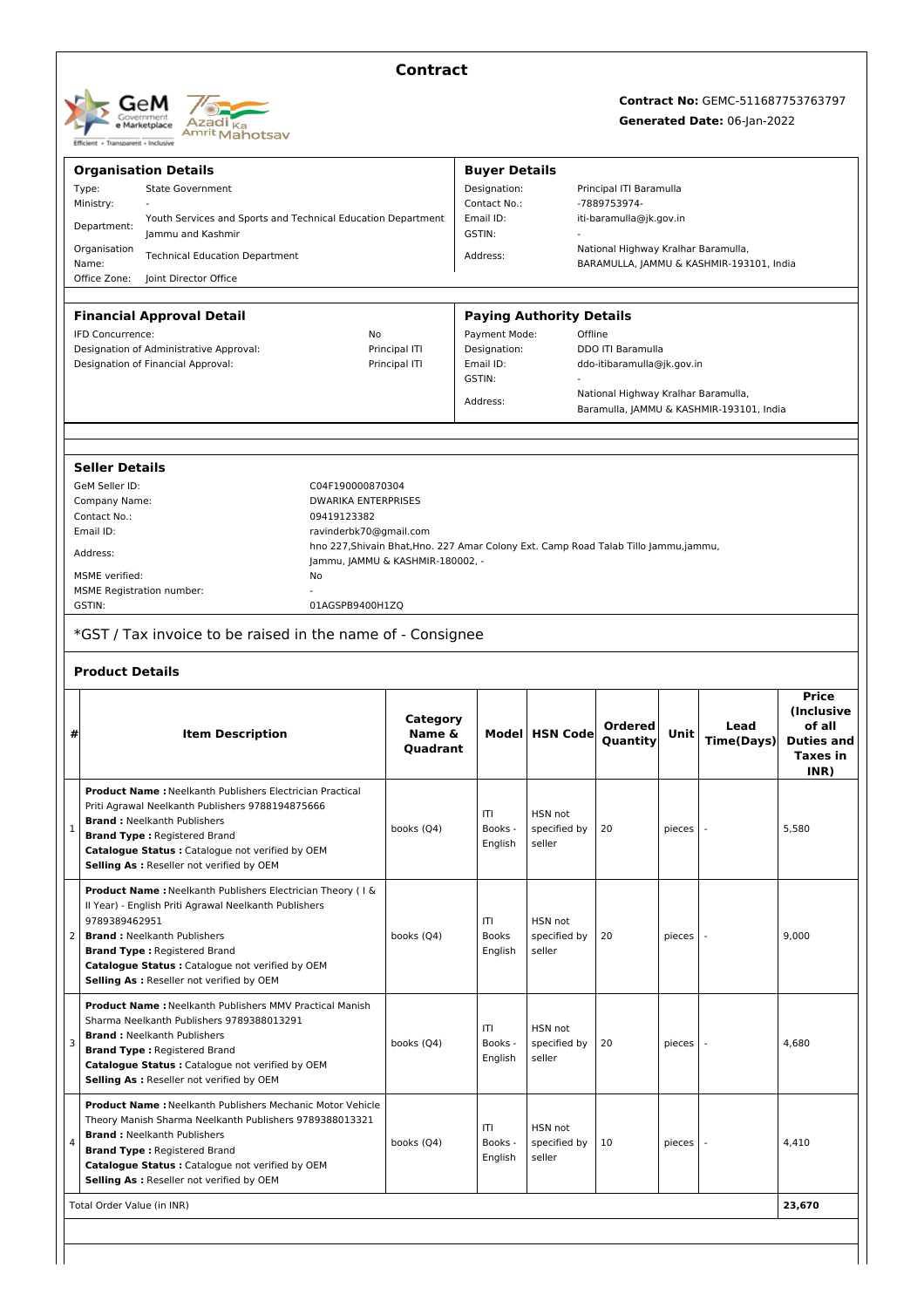#### **Consignee Detail**

| S.Nol        | Consignee                                                                                                                                                                                                                 | Item                                                                                                                | Lot<br>INo. |    | Delivery    | <b>Delivery To Be</b><br>Quantity Start After Completed By |
|--------------|---------------------------------------------------------------------------------------------------------------------------------------------------------------------------------------------------------------------------|---------------------------------------------------------------------------------------------------------------------|-------------|----|-------------|------------------------------------------------------------|
| $\mathbf{1}$ | Designation: Principal ITI<br>Baramulla<br>Email ID: iti-<br>baramulla@jk.gov.in<br>Contact: -7889753974-<br>$GSTIN: -$<br>Address: National Highway<br>Kralhar Baramulla.<br>BARAMULLA, JAMMU &<br>KASHMIR-193101. India | Neelkanth Publishers Electrician Practical Priti Agrawal Neelkanth<br>Publishers 9788194875666                      |             | 20 | 06-Jan-2022 | 21-Jan-2022                                                |
|              |                                                                                                                                                                                                                           | Neelkanth Publishers Electrician Theory (1 & II Year) - English Priti<br>Agrawal Neelkanth Publishers 9789389462951 |             | 20 | 06-Jan-2022 | 21-Jan-2022                                                |
|              |                                                                                                                                                                                                                           | Neelkanth Publishers MMV Practical Manish Sharma Neelkanth<br>Publishers 9789388013291                              |             | 20 | 06-lan-2022 | 21-Jan-2022                                                |
|              |                                                                                                                                                                                                                           | Neelkanth Publishers Mechanic Motor Vehicle Theory Manish Sharma<br>Neelkanth Publishers 9789388013321              |             | 10 | 06-Jan-2022 | 21-Jan-2022                                                |

## **Product Specification for Neelkanth Publishers Electrician Practical Priti Agrawal Neelkanth Publishers 9788194875666**

| Specification Sub-Spec      |                                                      | Value                                                                                                                                                               |  |
|-----------------------------|------------------------------------------------------|---------------------------------------------------------------------------------------------------------------------------------------------------------------------|--|
|                             | Type of cover                                        | paper back                                                                                                                                                          |  |
|                             | Number of pages                                      | 328                                                                                                                                                                 |  |
|                             | Length of the book(in mm)                            | 278                                                                                                                                                                 |  |
| Physical<br>Characteristics | Width of the book(in mm)                             | 216                                                                                                                                                                 |  |
|                             | Height of the book(in mm)                            | 15                                                                                                                                                                  |  |
|                             | Weight of the book(in kg)                            | 0.615                                                                                                                                                               |  |
|                             | Number of printing colours                           | $\overline{2}$                                                                                                                                                      |  |
|                             | Segment/Genre                                        | Education                                                                                                                                                           |  |
|                             | Category (Hint:electrical<br>engineering)            | <b>ITI Books</b>                                                                                                                                                    |  |
| Type                        | Subcategory (Hint:power<br>system)                   | Electrician                                                                                                                                                         |  |
|                             | Volume Number                                        | $\mathbf 1$                                                                                                                                                         |  |
| Language                    | Language                                             | English                                                                                                                                                             |  |
|                             | Description about the book                           | This book covers the fundamentals of the subject in a very simplistic manner which will help the students to<br>understand the most complicated concepts with ease. |  |
|                             | Publisher                                            | <b>Neelkanth Publishers</b>                                                                                                                                         |  |
|                             | Title                                                | <b>Electrician Practical</b>                                                                                                                                        |  |
| Publication                 | Subtitle                                             | <b>Electrician Practical</b>                                                                                                                                        |  |
| <b>Details</b>              | Author                                               | Priti Agrawal                                                                                                                                                       |  |
|                             | Edition                                              | 2021                                                                                                                                                                |  |
|                             | Date of publishing                                   | 01-Jan-2021                                                                                                                                                         |  |
|                             | Date of release                                      | 01-Jan-2021                                                                                                                                                         |  |
|                             | Country of origin                                    | India                                                                                                                                                               |  |
|                             | ISBN Number (Write "0" if ISBN is<br>not applicable) | 9788194875666                                                                                                                                                       |  |
| Certification               | BIC Code (Write "0" if BIC code<br>not applicable)   | 0                                                                                                                                                                   |  |

**Note:** Seller has given an undertaking that it has made arrangements for getting the stores from an authorized distributor / dealer / channel partner of the OEM of the offered product. At the time of delivery of goods, Seller will provide necessary chain documents (in the form of GST Invoice) to prove that the supplied goods are genuine and are being sourced from an authorized distributor / dealer / channel partner of the OEM. In case of any complaint about genuineness of the supplied products, Seller shall be responsible for providing genuine replacement supplies.

Product Specification for Neelkanth Publishers Electrician Theory (I & II Year) - English Priti Agrawal Neelkanth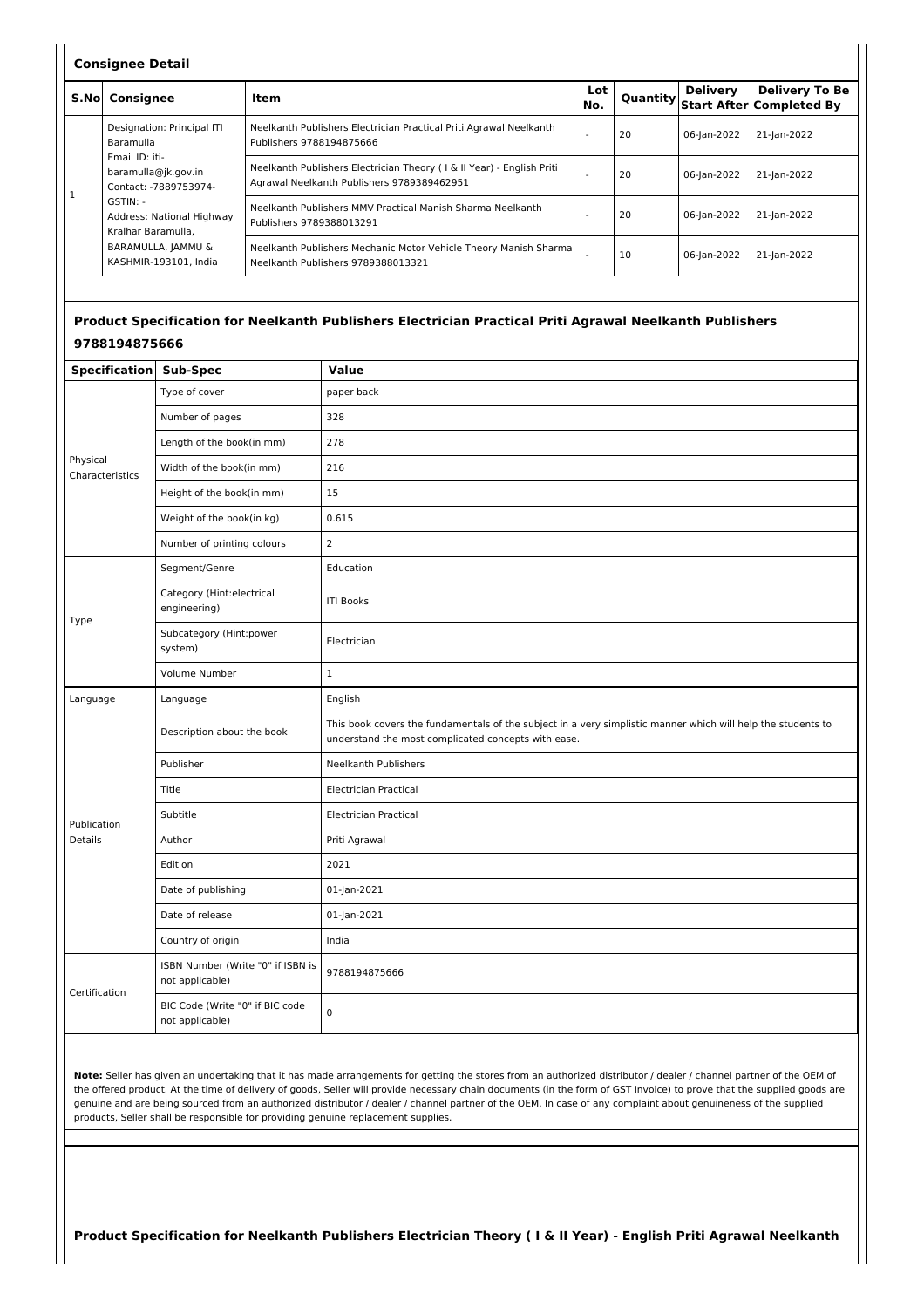| <b>Specification</b>        | Sub-Spec                                                          | Value                                                                                                                                                                                                                                                                                                                                                                                                                                                                                                                                                                                                                                                                                                                                                                                                                                                                                                                    |
|-----------------------------|-------------------------------------------------------------------|--------------------------------------------------------------------------------------------------------------------------------------------------------------------------------------------------------------------------------------------------------------------------------------------------------------------------------------------------------------------------------------------------------------------------------------------------------------------------------------------------------------------------------------------------------------------------------------------------------------------------------------------------------------------------------------------------------------------------------------------------------------------------------------------------------------------------------------------------------------------------------------------------------------------------|
|                             | Type of cover                                                     | paper back                                                                                                                                                                                                                                                                                                                                                                                                                                                                                                                                                                                                                                                                                                                                                                                                                                                                                                               |
|                             | Number of<br>pages                                                | 840                                                                                                                                                                                                                                                                                                                                                                                                                                                                                                                                                                                                                                                                                                                                                                                                                                                                                                                      |
|                             | Length of the<br>book(in mm)                                      | 276                                                                                                                                                                                                                                                                                                                                                                                                                                                                                                                                                                                                                                                                                                                                                                                                                                                                                                                      |
| Physical<br>Characteristics | Width of the<br>book(in mm)                                       | 215                                                                                                                                                                                                                                                                                                                                                                                                                                                                                                                                                                                                                                                                                                                                                                                                                                                                                                                      |
|                             | Height of the<br>book(in mm)                                      | 35                                                                                                                                                                                                                                                                                                                                                                                                                                                                                                                                                                                                                                                                                                                                                                                                                                                                                                                       |
|                             | Weight of the<br>book(in kg)                                      | 1.485                                                                                                                                                                                                                                                                                                                                                                                                                                                                                                                                                                                                                                                                                                                                                                                                                                                                                                                    |
|                             | Number of<br>printing colours                                     | $\overline{2}$                                                                                                                                                                                                                                                                                                                                                                                                                                                                                                                                                                                                                                                                                                                                                                                                                                                                                                           |
|                             | Segment/Genre                                                     | Education                                                                                                                                                                                                                                                                                                                                                                                                                                                                                                                                                                                                                                                                                                                                                                                                                                                                                                                |
|                             | Category<br>(Hint:electrical<br>engineering)                      | ITI Books Electrician Theory                                                                                                                                                                                                                                                                                                                                                                                                                                                                                                                                                                                                                                                                                                                                                                                                                                                                                             |
| Type                        | Subcategory<br>(Hint:power<br>system)                             | <b>Electrician Theory</b>                                                                                                                                                                                                                                                                                                                                                                                                                                                                                                                                                                                                                                                                                                                                                                                                                                                                                                |
|                             | Volume<br>Number                                                  | $\mathbf{1}$                                                                                                                                                                                                                                                                                                                                                                                                                                                                                                                                                                                                                                                                                                                                                                                                                                                                                                             |
| Language                    | Language                                                          | English                                                                                                                                                                                                                                                                                                                                                                                                                                                                                                                                                                                                                                                                                                                                                                                                                                                                                                                  |
|                             | Description<br>about the book                                     | The Book is based on latest syllabus as per NSQF Level-5 of DGT. The book is for ITI Students of Electrician Trade. It covers the<br>theory part of Electrician trade for 2 years. The book is based upon latest exam pattern of NIMI & DGT. It covers entire syllabus<br>with simple language and comprehensive examples. This book is comprised with various types of questions which include MCQs,<br>Fill in the blanks, match the columns, short and long answer type questions. In this book the theory has been explained with the<br>help of neat and clean diagrams, flow charts and various tables. It also covers more than 1800 Questions. This book is also<br>helpful for various competitive exams like Assistant Loco pilot - Railways, Training Officer and Junior Instructor etc. This book will<br>help the students to clear various interviews of technical companies related to Electrician trade. |
|                             | Publisher                                                         | Neelkanth Publishers                                                                                                                                                                                                                                                                                                                                                                                                                                                                                                                                                                                                                                                                                                                                                                                                                                                                                                     |
|                             | Title                                                             | Electrician Theory (I & II Year) - English                                                                                                                                                                                                                                                                                                                                                                                                                                                                                                                                                                                                                                                                                                                                                                                                                                                                               |
| Publication<br>Details      | Subtitle                                                          | <b>Electrician Theory</b>                                                                                                                                                                                                                                                                                                                                                                                                                                                                                                                                                                                                                                                                                                                                                                                                                                                                                                |
|                             | Author                                                            | Priti Agrawal                                                                                                                                                                                                                                                                                                                                                                                                                                                                                                                                                                                                                                                                                                                                                                                                                                                                                                            |
|                             | Edition                                                           | 2021                                                                                                                                                                                                                                                                                                                                                                                                                                                                                                                                                                                                                                                                                                                                                                                                                                                                                                                     |
|                             | Date of<br>publishing                                             | 21.12.2020                                                                                                                                                                                                                                                                                                                                                                                                                                                                                                                                                                                                                                                                                                                                                                                                                                                                                                               |
|                             | Date of release                                                   | 21.12.2020                                                                                                                                                                                                                                                                                                                                                                                                                                                                                                                                                                                                                                                                                                                                                                                                                                                                                                               |
|                             | Country of<br>origin                                              | India                                                                                                                                                                                                                                                                                                                                                                                                                                                                                                                                                                                                                                                                                                                                                                                                                                                                                                                    |
|                             | <b>ISBN Number</b><br>(Write "0" if<br>ISBN is not<br>applicable) | 9789389462951                                                                                                                                                                                                                                                                                                                                                                                                                                                                                                                                                                                                                                                                                                                                                                                                                                                                                                            |
| Certification               | <b>BIC Code</b><br>(Write "0" if BIC<br>code not<br>applicable)   | $\pmb{0}$                                                                                                                                                                                                                                                                                                                                                                                                                                                                                                                                                                                                                                                                                                                                                                                                                                                                                                                |

the offered product. At the time of delivery of goods, Seller will provide necessary chain documents (in the form of GST Invoice) to prove that the supplied goods are genuine and are being sourced from an authorized distributor / dealer / channel partner of the OEM. In case of any complaint about genuineness of the supplied products, Seller shall be responsible for providing genuine replacement supplies.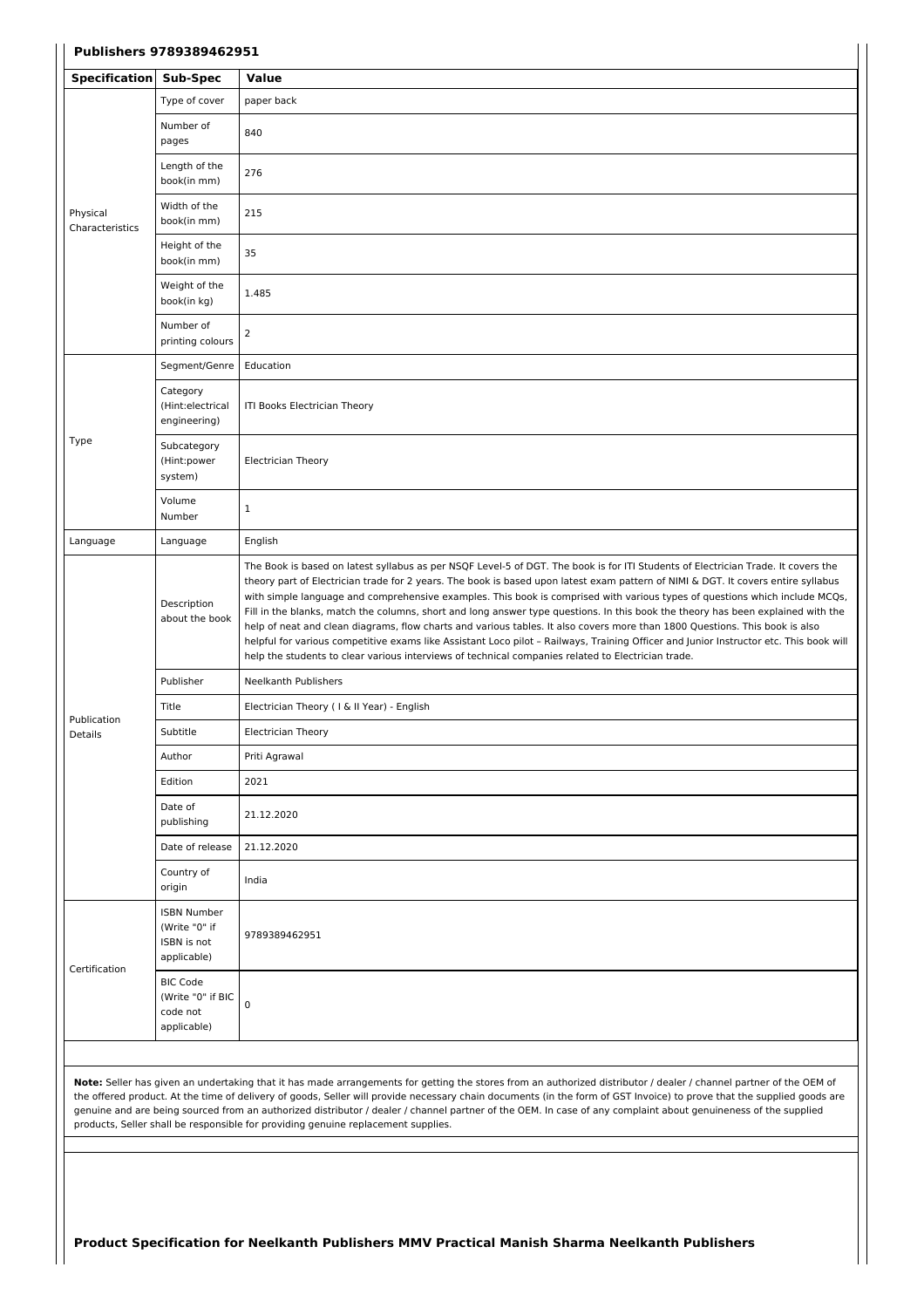#### **9789388013291**

| <b>Specification</b>        | Sub-Spec                                             | <b>Value</b>                                                                                                                                    |
|-----------------------------|------------------------------------------------------|-------------------------------------------------------------------------------------------------------------------------------------------------|
|                             | Type of cover                                        | paper back                                                                                                                                      |
|                             | Number of pages                                      | 294                                                                                                                                             |
|                             | Length of the book(in mm)                            | 270                                                                                                                                             |
| Physical<br>Characteristics | Width of the book(in mm)                             | 210                                                                                                                                             |
|                             | Height of the book(in mm)                            | 15                                                                                                                                              |
|                             | Weight of the book(in kg)                            | 0.511                                                                                                                                           |
|                             | Number of printing colours                           | $\overline{2}$                                                                                                                                  |
|                             | Segment/Genre                                        | Education                                                                                                                                       |
| Type                        | Category (Hint:electrical<br>engineering)            | <b>ITI Books</b>                                                                                                                                |
|                             | Subcategory (Hint:power system)                      | <b>MMV Practical</b>                                                                                                                            |
|                             | Volume Number                                        | $\mathbf{1}$                                                                                                                                    |
| Language                    | Language                                             | English                                                                                                                                         |
|                             | Description about the book                           | This book covers the fundamental of the subject in a very simplistic manner, which helps the students to<br>understand the concepts effectively |
|                             | Publisher                                            | <b>Neelkanth Publishers</b>                                                                                                                     |
|                             | Title                                                | <b>MMV Practical</b>                                                                                                                            |
| Publication                 | Subtitle                                             | <b>MMV Practical</b>                                                                                                                            |
| <b>Details</b>              | Author                                               | Manish Sharma                                                                                                                                   |
|                             | Edition                                              | 2019                                                                                                                                            |
|                             | Date of publishing                                   | 10-07-2019                                                                                                                                      |
|                             | Date of release                                      | 10-07-2019                                                                                                                                      |
|                             | Country of origin                                    | India                                                                                                                                           |
| Certification               | ISBN Number (Write "0" if ISBN is<br>not applicable) | 9789388013291                                                                                                                                   |
|                             | BIC Code (Write "0" if BIC code not<br>applicable)   | $\mathsf 0$                                                                                                                                     |

 $\overline{\phantom{a}}$ 

**Note:** Seller has given an undertaking that it has made arrangements for getting the stores from an authorized distributor / dealer / channel partner of the OEM of the offered product. At the time of delivery of goods, Seller will provide necessary chain documents (in the form of GST Invoice) to prove that the supplied goods are genuine and are being sourced from an authorized distributor / dealer / channel partner of the OEM. In case of any complaint about genuineness of the supplied products, Seller shall be responsible for providing genuine replacement supplies.

# **Product Specification for Neelkanth Publishers Mechanic Motor Vehicle Theory Manish Sharma Neelkanth Publishers 9789388013321**

| <b>Specification</b>        | Sub-Spec                                  | Value            |
|-----------------------------|-------------------------------------------|------------------|
|                             | Type of cover                             | paper back       |
|                             | Number of pages                           | 838              |
|                             | Length of the book(in mm)                 | 270              |
| Physical<br>Characteristics | Width of the book(in mm)                  | 210              |
|                             | Height of the book(in mm)                 | 31               |
|                             | Weight of the book(in kg)                 | 1.359            |
|                             | Number of printing colours                | $\overline{2}$   |
|                             | Segment/Genre                             | Education        |
| Type                        | Category (Hint:electrical<br>engineering) | <b>ITI Books</b> |
|                             | Subcategory (Hint:power system)           | MMV              |
|                             |                                           |                  |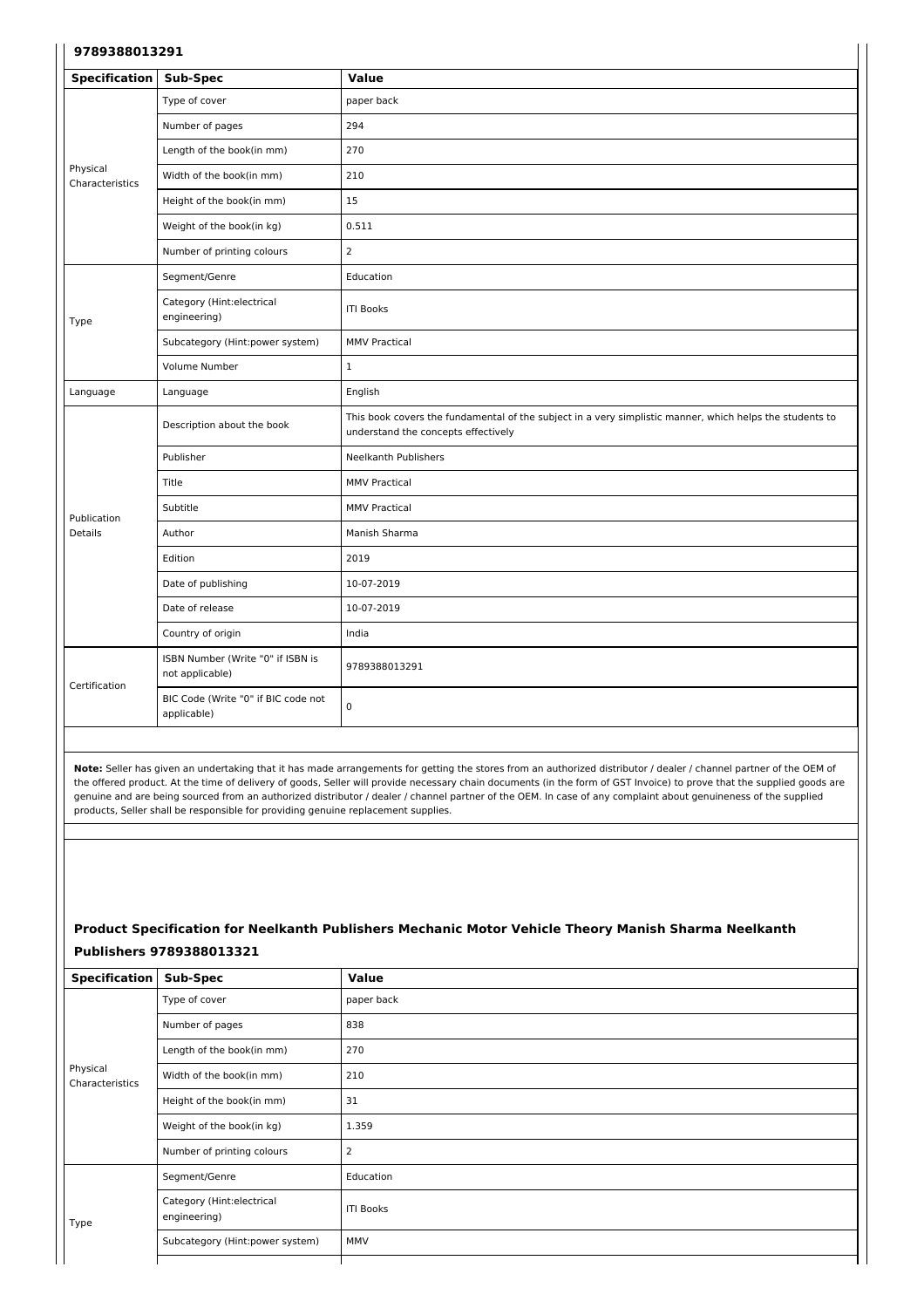|               | Volume Number                                        | 1                                                                                                                                               |  |  |  |
|---------------|------------------------------------------------------|-------------------------------------------------------------------------------------------------------------------------------------------------|--|--|--|
| Language      | Language                                             | English                                                                                                                                         |  |  |  |
|               | Description about the book                           | This book covers the fundamental of the subject in a very simplistic manner, which helps the students to<br>understand the concepts effectively |  |  |  |
|               | Publisher                                            | <b>Neelkanth Publishers</b>                                                                                                                     |  |  |  |
|               | Title                                                | Mechanic Motor Vehicle Theory                                                                                                                   |  |  |  |
| Publication   | Subtitle                                             | Mechanic Motor Vehicle                                                                                                                          |  |  |  |
| Details       | Author                                               | Manish Sharma                                                                                                                                   |  |  |  |
|               | Edition                                              | 2019                                                                                                                                            |  |  |  |
|               | Date of publishing                                   | 10-07-2019                                                                                                                                      |  |  |  |
|               | Date of release                                      | 10-07-2019                                                                                                                                      |  |  |  |
|               | Country of origin                                    | India                                                                                                                                           |  |  |  |
| Certification | ISBN Number (Write "0" if ISBN is<br>not applicable) | 9789388013321                                                                                                                                   |  |  |  |
|               | BIC Code (Write "0" if BIC code not<br>applicable)   | 0                                                                                                                                               |  |  |  |

**Note:** Seller has given an undertaking that it has made arrangements for getting the stores from an authorized distributor / dealer / channel partner of the OEM of the offered product. At the time of delivery of goods, Seller will provide necessary chain documents (in the form of GST Invoice) to prove that the supplied goods are genuine and are being sourced from an authorized distributor / dealer / channel partner of the OEM. In case of any complaint about genuineness of the supplied products, Seller shall be responsible for providing genuine replacement supplies.

#### **Terms and Conditions**

**1. General Terms and Conditions-**

1.1 This Contract between the Seller and the Buver, is for the supply of the Goods and/ or Services, detailed in the schedule above, in accordance with the General Terms and Conditions (GTC) as available on the GeM portal (unless otherwise superseded by Goods / Services specific Special **Terms and Conditions (STC) and/ or BID/Reverse Auction Additional Terms and Conditions (ATC), as applicable**

1.2 Terms of delivery: Free Delivery at Site including loading/unloading. In respect of items requiring installation and / or commissioning and other services in the scope of supply (as indicated in respective product category specification / STC / ATC), and the cost of the same is also included in **the Contract price.**

1.2.1 Contracted goods should be delivered at the consignee or designated delivery location as per the working time of the buying organisation. **Seller may get the same confirmed from consignee before scheduling delivery.**

1.2.2 A copy of the contract should be available with the messenger / dispatching agency that delivers the Goods at consignee / delivery location (preferably pasted / attached outside the consignment / package) for easy reference and ease in delivery acceptance.

1.3 Delivery period: The Delivery Period/Time shall be essence of the Contract and delivery must be completed not later than such date(s). Any modification thereto shall be mutually agreed and incorporated in the Contract as per the provisions of the GTC.

1.4 Performance Security: If the Seller fails or neglects to observe or perform any of his obligations under the contract it shall be lawful for the **Buyer to forfeit either in whole or in part, the Performance Security furnished by the Seller.**

1.5 Taxes and Duties: Contract Prices are all inclusive i.e. including all taxes, duties, local levies / transportation / loading-unloading charges etc. Break up of GST shall be indicated by the Seller while raising invoice / bill on GeM. While submitting the bill / invoice Seller shall undertake that the Goods and Services Tax (GST) charged on this bill is not more than what is payable under the provision on the relevant Act or the Rules made there under and that the Goods on which GST has been charged have not been exempted under the GST Act or the Rules made there under and the charges on account of GST on these goods are correct under the provision of that Act or the rules made there under.

1.6 Octroi Duty and / or other local taxes:Contract Prices are all inclusive hence no reimbursement over and above the contract price(s) shall be allowed to seller towards payment of local taxes (such as levy of town duty, Octroi Duty, Terminal Tax and other levies of local bodies etc).

1.7 Limitation of Liability: The provisions of limitation of liability between Buyer and Seller as given in the GTC shall be applicable here.

1.8 Resolution of disputes: The provisions of DISPUTE RESOLUTION BETWEEN BUYER AND SELLER as given in the GTC shall be applicable here.

1.9 Liquidated Damages: If the Seller fails to deliver any or all of the Goods/Services within the original/re-fixed delivery period(s) specified in the contract, the Buyer will be entitled to deduct/recover the Liquidated Damages for the delay, unless covered under Force Majeure conditions aforesaid, @ 0.5% per week or part of the week of delayed period as pre-estimated damages not exceeding 10% of the contract value without any controversy/dispute of any sort whatsoever. In case, Service Level Agreement (SLA) is applicable the same shall be applicable for the Contract.